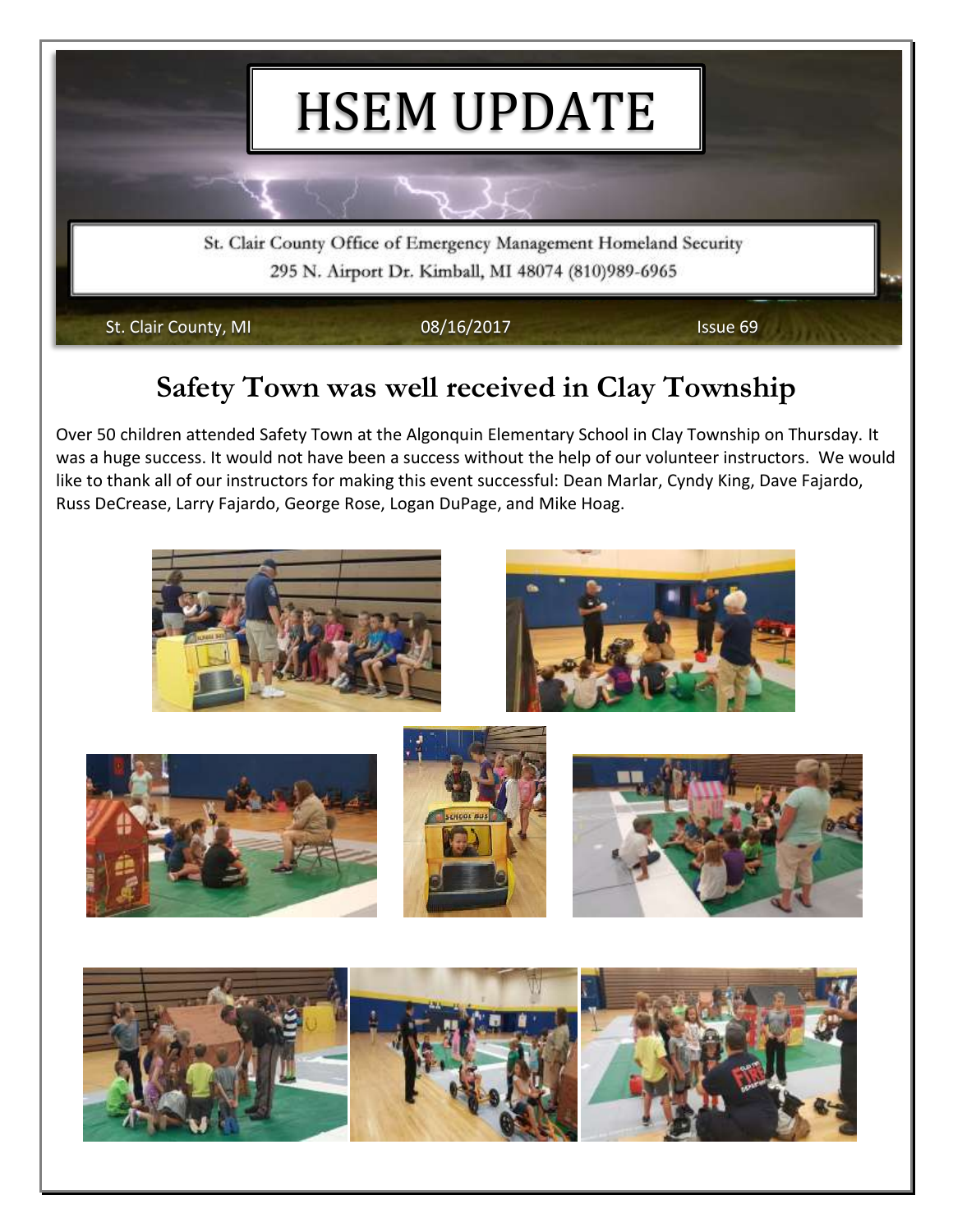THIS WEEK'S EBW.TV LINKS

[Emergency Sirens](http://ebw.tv/did-you-hear-emergency-sirens/)

[Smart 911](http://ebw.tv/smart-911/)

[Mass Casualty Trauma Exercise](http://ebw.tv/mass-causality-training-for-local-emergency-crews-prepares-for-potential-future-situations/)

### Ready Corps Update

During their time with St. Clair County Homeland Security and Emergency Management, Ready Corps members Danielle Kennedy and Teri Wilmoth have been helping the youth of St. Clair County become better prepared for disaster. They have been accomplishing this task through the Kids for Safety program.

The Kids for Safety program is a series of five lessons: Home Safety, Fire Safety, School Safety, Weather Safety, and 72 Hours. Kids attending the program can expect to learn a variety of safety tips; from learning how to build an emergency kit, to how to escape from a house fire. Each lesson is customizable to fit almost any occasion, and any time frame. All lessons aim at teaching children to be safe, and to be prepared.

*The Kids for Safety* Program is not just an opportunity for kids to learn, but to share knowledge that they already possess with their peers. It's a fun time for all participants involved, from the kids to the adults. If interested in having Kids *for Safety* event near you please reach out to Teri and Danielle at (810) 959-6385.









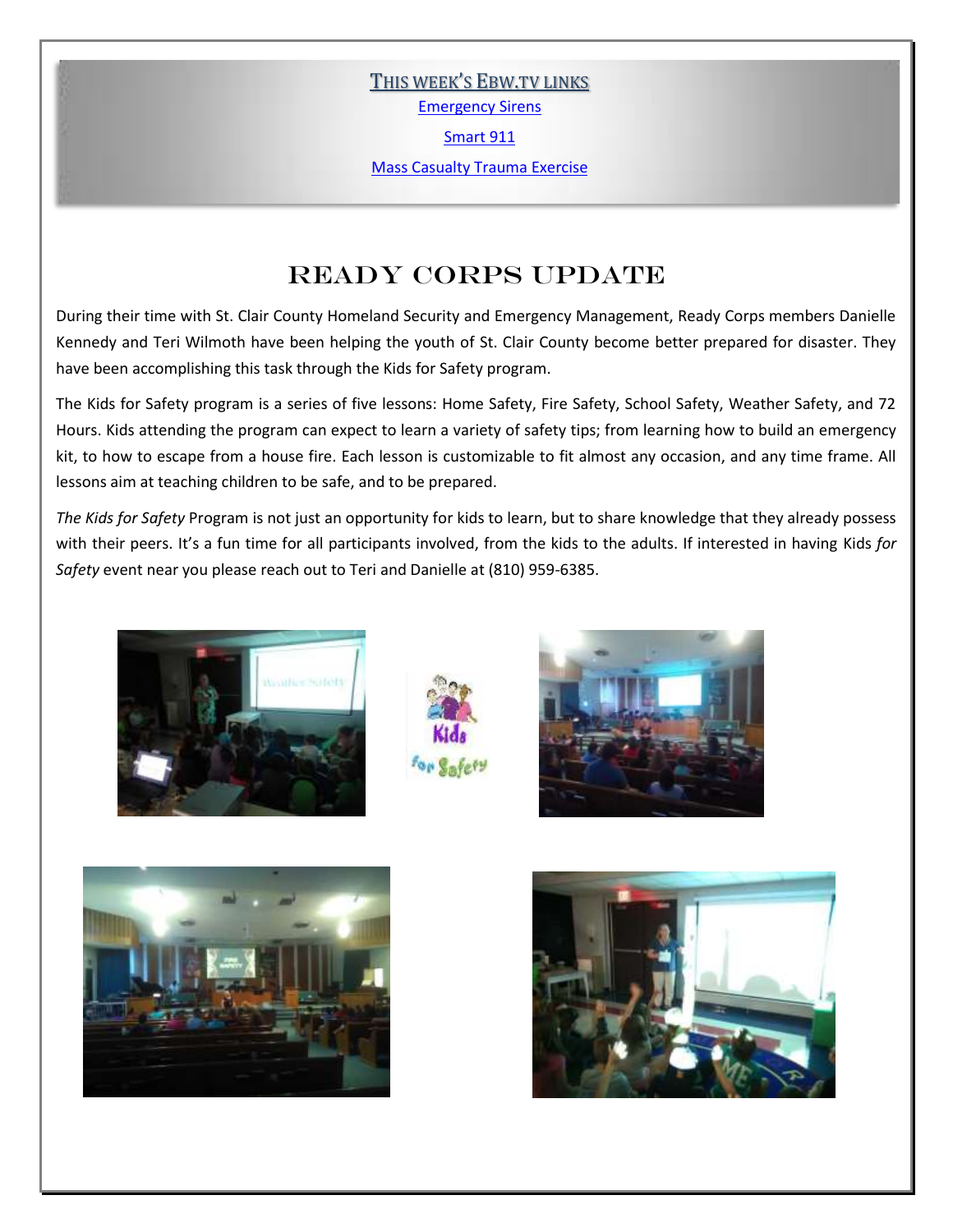# St. John River District Mass Casualty Trauma Exercise

The St. Clair County Office of Homeland Security and Emergency Management coordinated a mass casualty exercise with multiple agencies on August  $9<sup>th</sup>$ , 2017. A simulated bombing scenario was conducted at the East China Performing Arts Center with multiple patients transported to River District Hospital. The exercise was meant to test the response and triage capabilities of community emergency response partners and patient surge incident for River District Hospital staff. The exercise involved many community emergency response partners including: Marine City Area Fire Authority, St. Clair Area Fire Authority, Algonac Fire Department, Clay Township Fire Department, Marysville Fire Department, Tri-Hospital EMS, Richmond-Lenox EMS, and the St. Clair County Sheriff Department. Many volunteers were used to play the victim roles as well as a great team of "Moulage" experts that provided some great makeup effects. This was the third exercise involving our county hospitals with McLaren Port Huron taking place in August 2016, and Lake Huron Medical Center in March 2017.